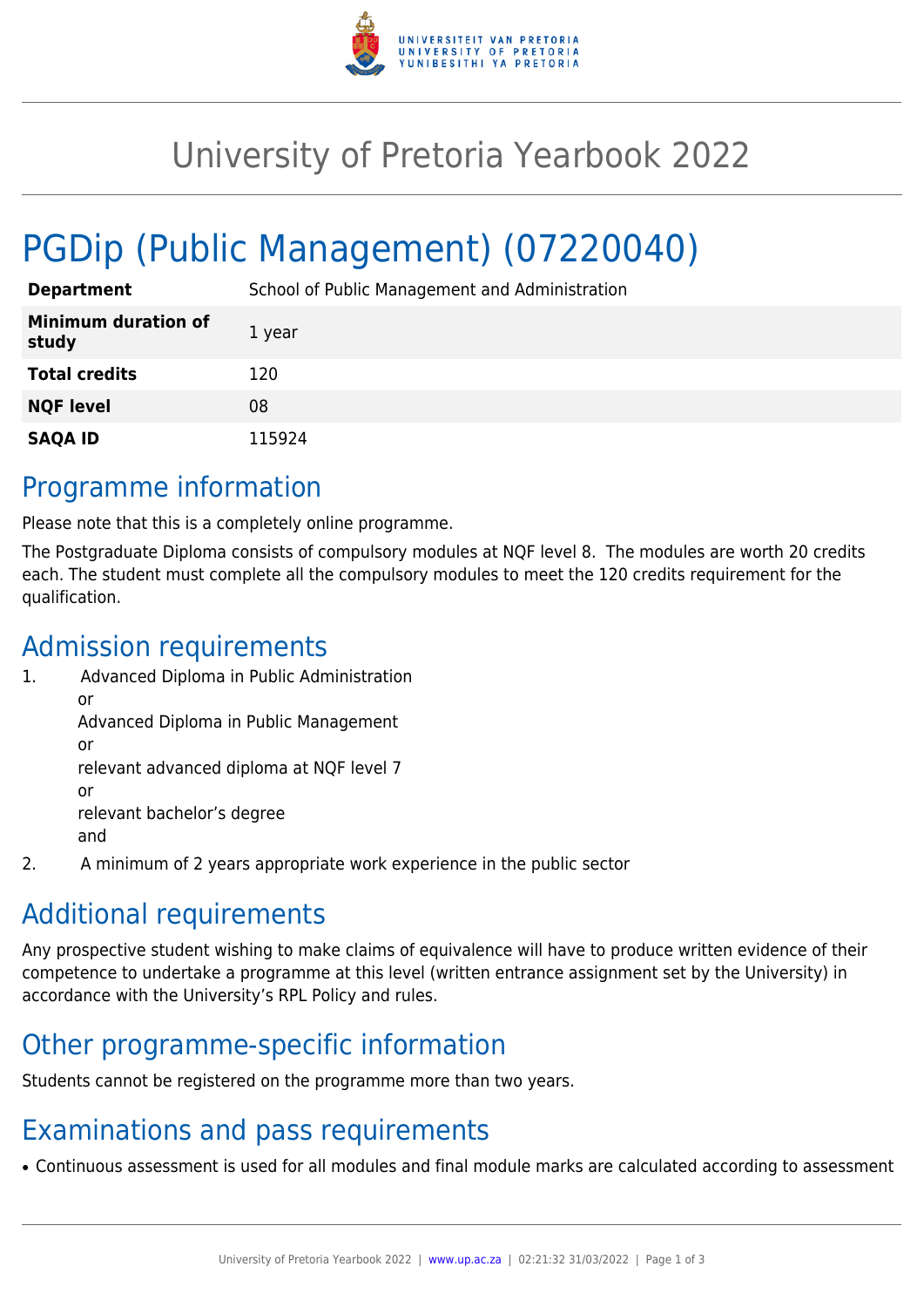

summaries presented at the beginning of each module.

• There are no additional opportunities and should a student not be successful in a module, the whole module will have to be repeated when presented again.

### Pass with distinction

Obtain a Cumulative Grade Point Average (GPA) of at least 75% (not rounded) and the Diploma must be completed within the minimum period of time.